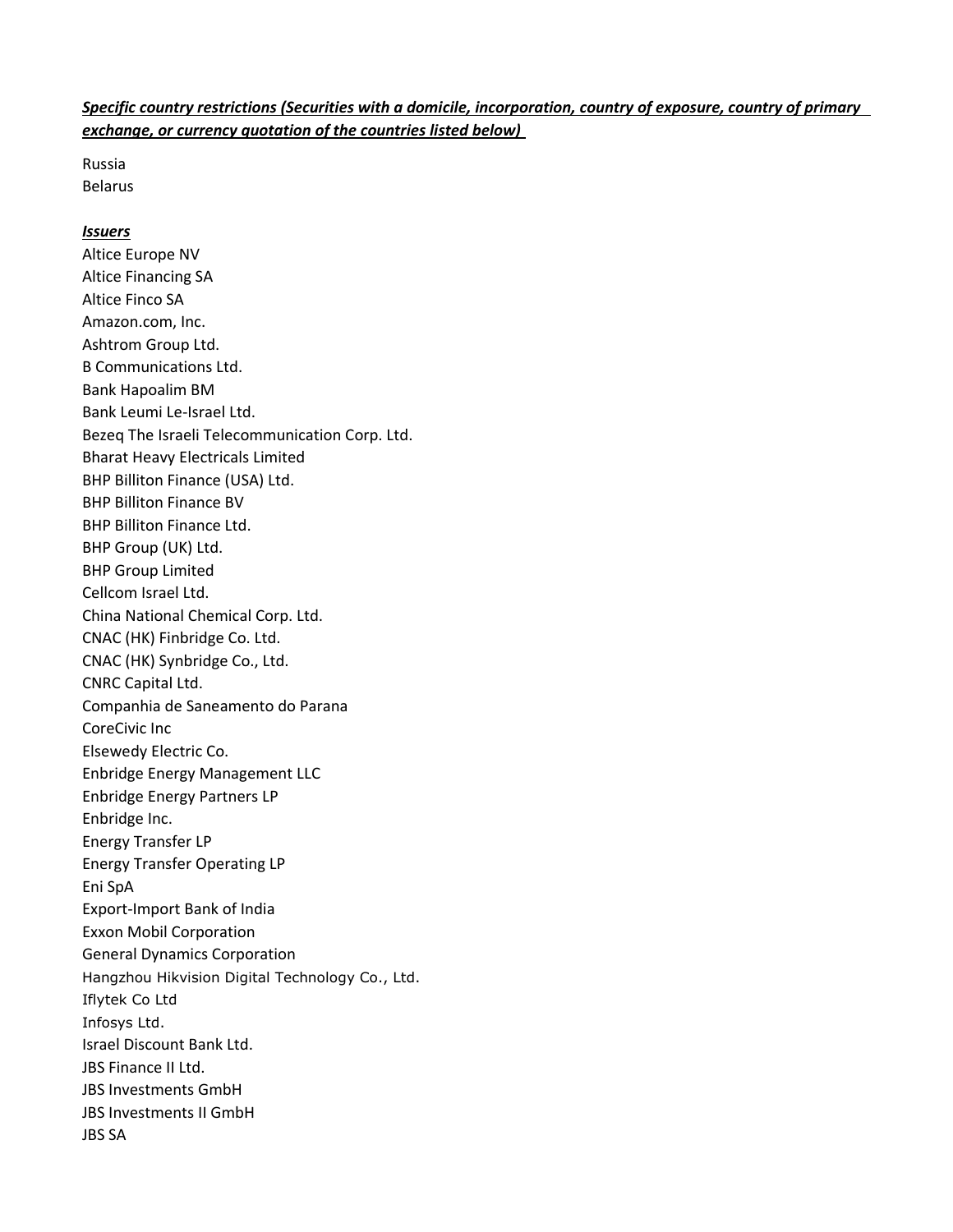Korea Electric Power Corp. Korea Western Power Co., Ltd. Leader Goal International Ltd. Lotte Corp /Lotte Hotels Marathon Petroleum Corporation Mizrahi Tefahot Bank Ltd. MPLX LP NTPC Limited OCP SA Partner Communications Co. Ltd. Petroleos de Venezuela SA Phillips 66 POSCO Holdings Inc. POSCO INTERNATIONAL Corp. Power Construction Corporation of China, Ltd. PTT Exploration and Production PCL Ratch Group Public Co. Ltd. Raytheon Co. Raytheon Technologies Corp. Red Rock Resorts, Inc. Rosneft Finance SA Rosneft International Finance Ltd. ROSNEFT International Ltd. Rosneft Oil Co. Ryanair Holdings Ryanair Dac Samarco Mineracao SA Serco Group plc SHANGRI-LA ASIA LTD Shapir Engineering & Industry Ltd. Shell Finance (Netherlands) BV Shell International Finance BV Shell Plc SIAM CEMENT PCL/THE SINOTRUK HONG KONG LTD SK Inc. Sumitomo Chemical Co., Ltd. Sunoco Logistics Partners Operations LP Syngenta AG Syngenta Finance AG Syngenta Finance NV Tesla, Inc. Tesoro Logistics Finance Corp. The First International Bank of Israel Ltd. Total Capital Canada Ltd. Total Capital International SA Total Capital SA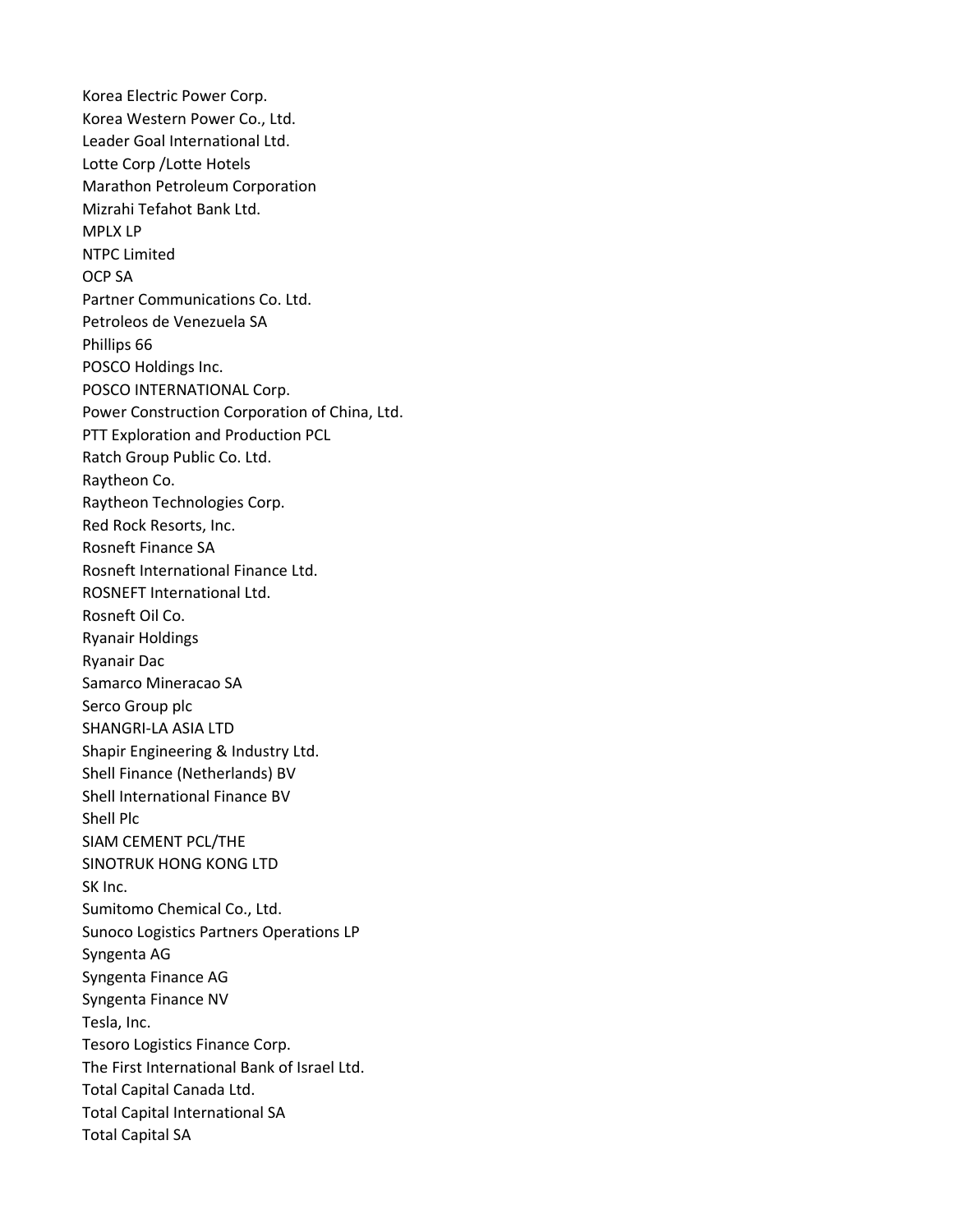TotalEnergies SE Vale Overseas Ltd. Vale SA Xiamen Meiya Pico Information Co., Ltd. XPO Logistics, Inc. Zhejiang Dahua Technology Co. Ltd. Zuari Agro Chemicals Ltd. Adecco Group AG Adecco International Financial Services BV AECOM Aerojet Rocketdyne Holdings, Inc. Airbus Finance BV Airbus SE Akka Technologies Alten SA Anhui GreatWall Military Industry Co., Ltd. Aryt Industries Ltd. Assystem SA Babcock International Group Plc BAE Systems (Finance) Ltd. BAE Systems Plc Bharat Dynamics Ltd. Boeing Capital Corp. Booz Allen Hamilton Holding Corporation Booz Allen Hamilton, Inc. Brookfield Asset Management Inc. Brookfield Business Partners LP Brookfield Finance LLC Brookfield Finance, Inc. BWX Technologies, Inc. CACI International Inc CAE Inc. China Aerospace Science & Industry Group Corp. China Aerospace Science & Technology Group Co., Ltd. China National Nuclear Corp. China North Industries Corp. China North Industries Group Corp. Ltd. China North Industries Investment Ltd. China Poly Group Co., Ltd. China Shipbuilding Industry Co., Ltd. CNIM Group SA Cohort Plc Doosan Corp. Doosan Heavy Industries & Construction Co., Ltd. Eaton Capital Unlimited Co. Eaton Corp. Eaton Corporation plc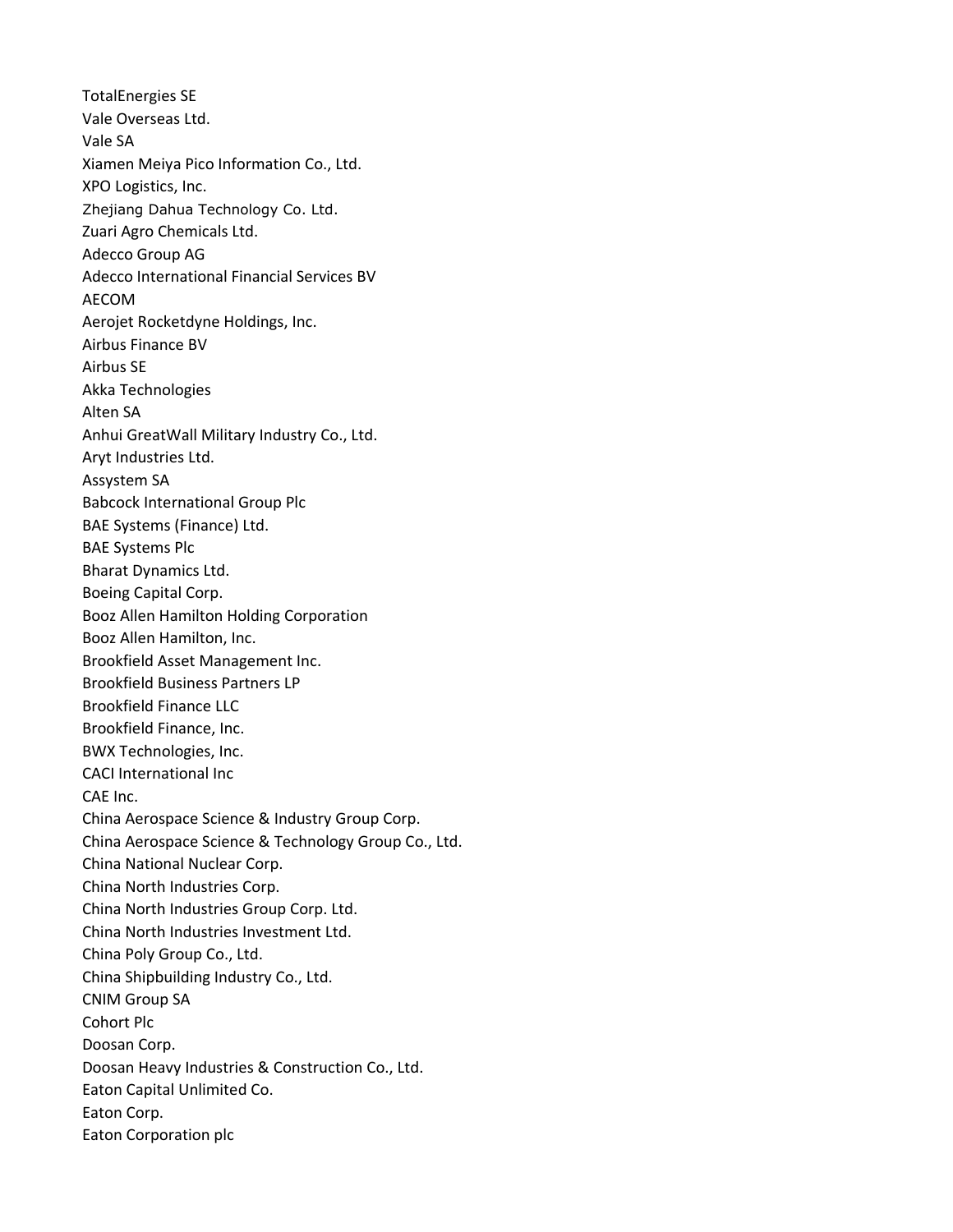Engility Holdings, Inc. Finmeccanica Finance SA Fluor Corporation Fortive Corporation Goodrich Corp. GP Strategies Corporation Hitachi Zosen Corp. Honeywell International Inc. Huntington Ingalls Industries, Inc. Jacobs Engineering Group Inc. KBR, Inc. Kier Group plc Kratos Defense & Security Solutions, Inc. L3 Technologies, Inc. L3Harris Technologies, Inc. Larsen & Toubro Ltd. Learning Technologies Group plc Leidos Holdings, Inc. Leidos, Inc. Leonardo SpA Leonardo US Holding, Inc. LIG Corp. LIG Nex1 Co., Ltd. Lockheed Martin Corporation Lumibird SA Moog Inc. Morgan Sindall Group plc MTAR Technologies Ltd. Northrop Grumman Corporation Northrop Grumman Innovation Systems, Inc. Northrop Grumman Systems Corp. Parsons Corporation Poongsan Corp. POONGSAN HOLDINGS Corp. Premier Explosives Ltd. Rolls-Royce Holdings Plc Rolls-Royce Plc Safran SA Sandhar Technologies Ltd. Science Applications International Corp. SGL Carbon SE SNT DYNAMICS Co., Ltd. SNT Holdings Co., Ltd. Solar Industries India Limited Spirit AeroSystems Holdings, Inc. Spirit AeroSystems, Inc. Steel Partners Holdings L.P.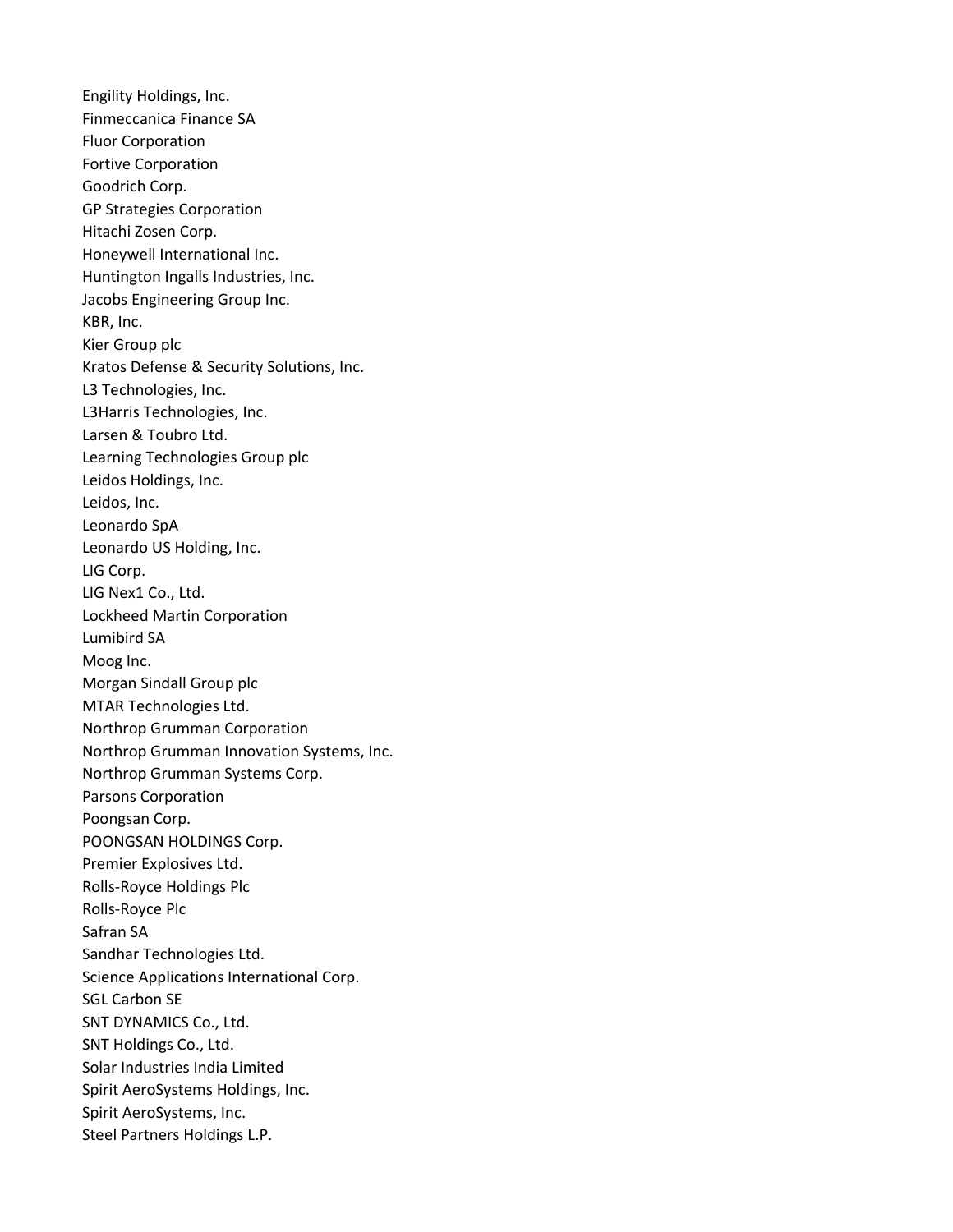Tennessee Valley Authority Textron Financial Corp. Textron Inc. Thales SA The Boeing Company The Charles Stark Draper Laboratory, Inc. The Johns Hopkins University Ultra Electronics Holdings plc United Industrial Corp. URS Corp. Walchandnagar Industries Ltd. Wartsila Oyj Abp AAR Corp. 3M Technical Ceramics, Inc. Ability, Inc. Abu Dhabi Ship Building Co. Academy Sports & Outdoors, Inc. Addsino Co., Ltd. ADS Tactical, Inc. AECC Aviation Power Co., Ltd. Aerospace Industrial Development Corp. Aerostar SA AeroVironment, Inc. Air Industries Group Alaris Holdings Ltd. Albany International Corp. Allegheny Technologies Incorporated Allied Motion Technologies Inc. Allison Transmission Holdings, Inc. Allison Transmission, Inc. American Superconductor Corporation AMMO, Inc. Amphenol Corporation Amphenol Technologies Holding GmbH Anaren, Inc. API Technologies Corp. Apollo Micro Systems Ltd. Asahi-Seiki Manufacturing Co., Ltd. Aselsan Elektronik Sanayi ve Ticaret AS Ashot Ashkelon Industries Ltd. Astronics Corporation Austal Limited Avcorp Industries Inc. AVIC Shenyang Aircraft Co., Ltd. AVIC Xi'an Aircraft Industry Group Co., Ltd. AviChina Industry & Technology Co. Ltd. Avicopter Plc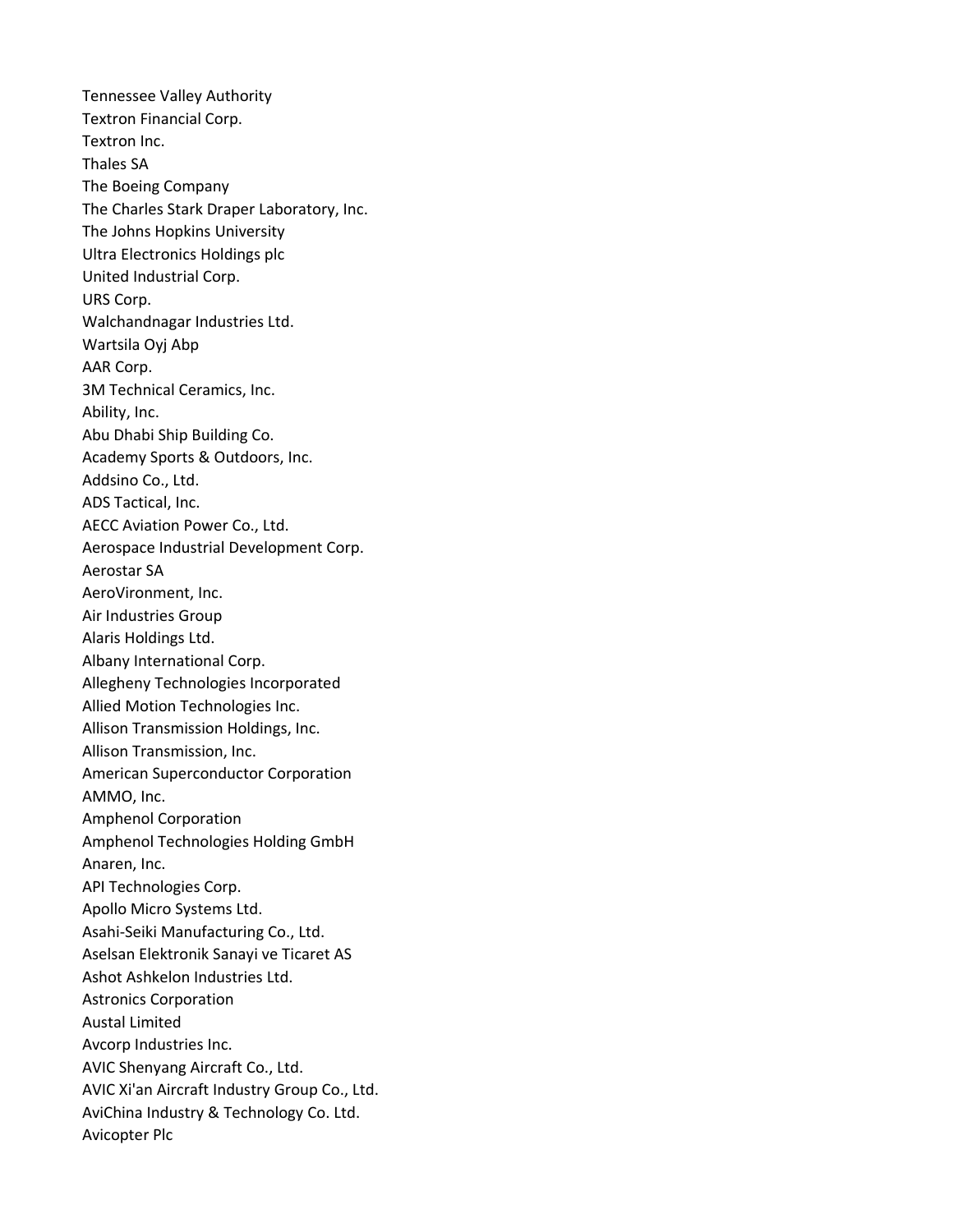Avio SpA Avon Protection Plc BEML Limited Benchmark Electronics, Inc. Bestway Marine & Energy Technology Co., Ltd. Bet Shemesh Engines Holdings (1997) Ltd. Bharat Electronics Limited Bodycote plc Boustead Heavy Industries Corp. Bhd. Boustead Holdings Bhd. Breeze-Eastern LLC C3.ai, Inc. Calian Group Ltd. Chemring Group Plc China Aerospace Times Electronics Co., Ltd. China Avionics Systems Co., Ltd. China Harzone Industry Corp., Ltd. China South Industries Group Co., Ltd. China State Shipbuilding Corp. Ltd. CIRCOR International, Inc. Clarus Corporation Cobham Ltd. Cochin Shipyard Limited Coda Octopus Group, Inc. Colt Defense LLC Comtech Telecommunications Corp. Concern PVO Almaz-Antey OJSC Connect Finco SARL CPI Aerostructures, Inc. CRANE CO. Cray Inc. CSBC Corp. Taiwan CSSC Capital 2015 Ltd. CSSC Capital Two Ltd. Curtiss-Wright Corporation Dassault Aviation SA Destini Bhd. DRB-Hicom Bhd. Ducommun Incorporated ECA SA Egide SA Elbit Systems Ltd. Electro Optic Systems Holdings Limited eMagin Corporation Embraer Netherlands Finance BV Embraer Overseas Ltd. Embraer SA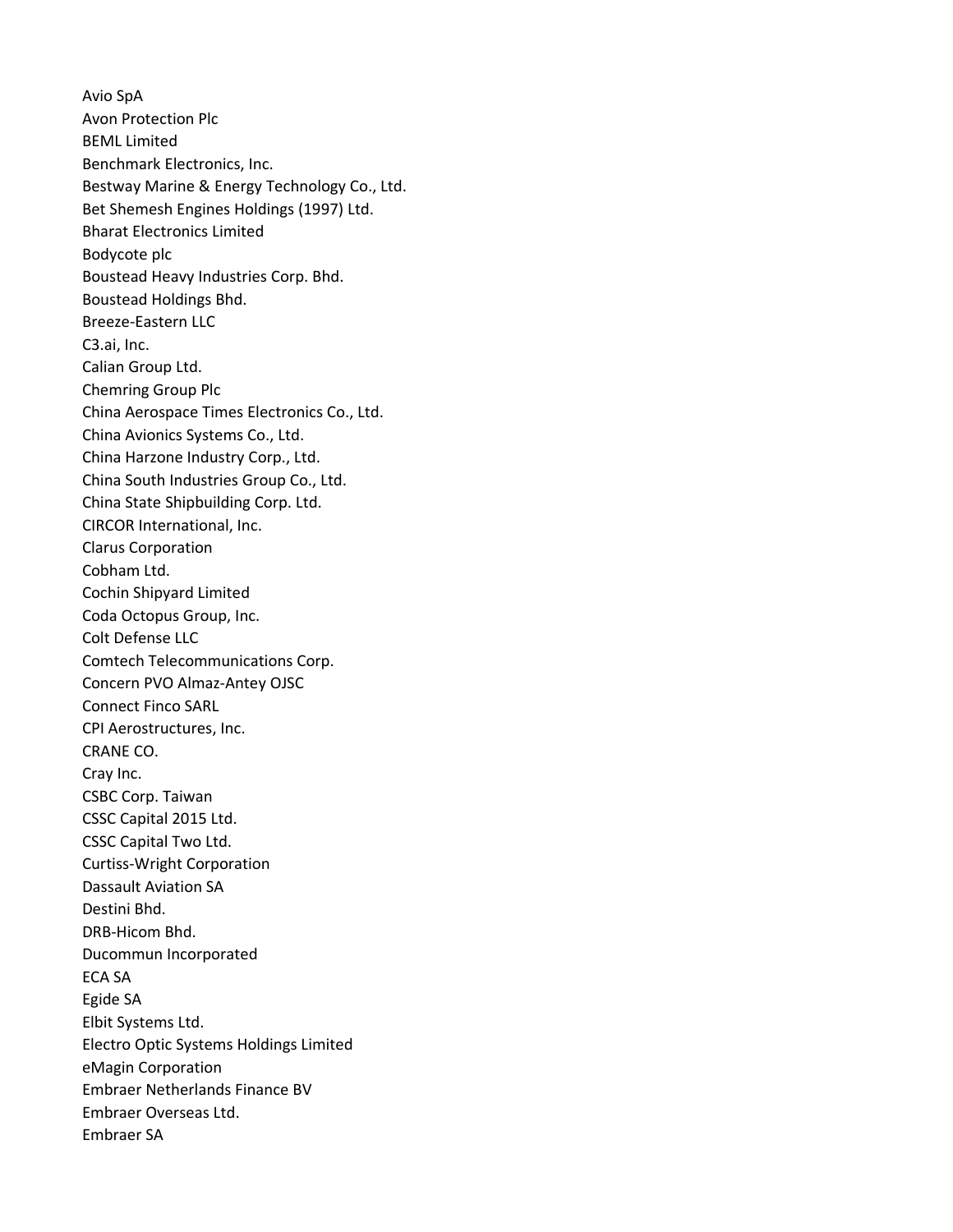EMCORE Corporation Environmental Tectonics Corporation ESCO Technologies Inc. Espey Mfg. & Electronics Corp. Esterline Technologies Corp. Etion Ltd. Eurotech SpA Exchange Income Corporation F.M.S. Enterprises Migun Ltd. Fincantieri SpA Firstec Co., Ltd. Genasys Inc. General Electric Capital Corp. General Electric Company Giga-tronics Incorporated Graham Corporation Griffon Corporation Groupe Gorge SA Guangdong Hongda Holdings Group Co., Ltd. H&K AG Hanwha Aerospace Co., Ltd. Hanwha Corp. Hanwha Systems Co., Ltd. HBL Power Systems Limited HEICO Corporation HENSOLDT AG Heroux-Devtek, Inc. High Energy Batteries Ltd. Hindustan Aeronautics Ltd. HJ SHIPBUILDING & CONSTRUCTION Co., Ltd. Howa Machinery, Ltd. Howmet Aerospace Inc. HYUNDAI ROTEM Co. IAR SA IEC Electronics Corp. II-VI Incorporated Imco Industries Ltd. Indra Sistemas SA Inner Mongolia First Machinery Group Co., Ltd. Intelsat Connect Finance SA Intelsat S.A. International Rectifier Corp. Intevac, Inc. Intracom Holdings SA Iridium Communications Inc. Irkut Corp. James Fisher & Sons Plc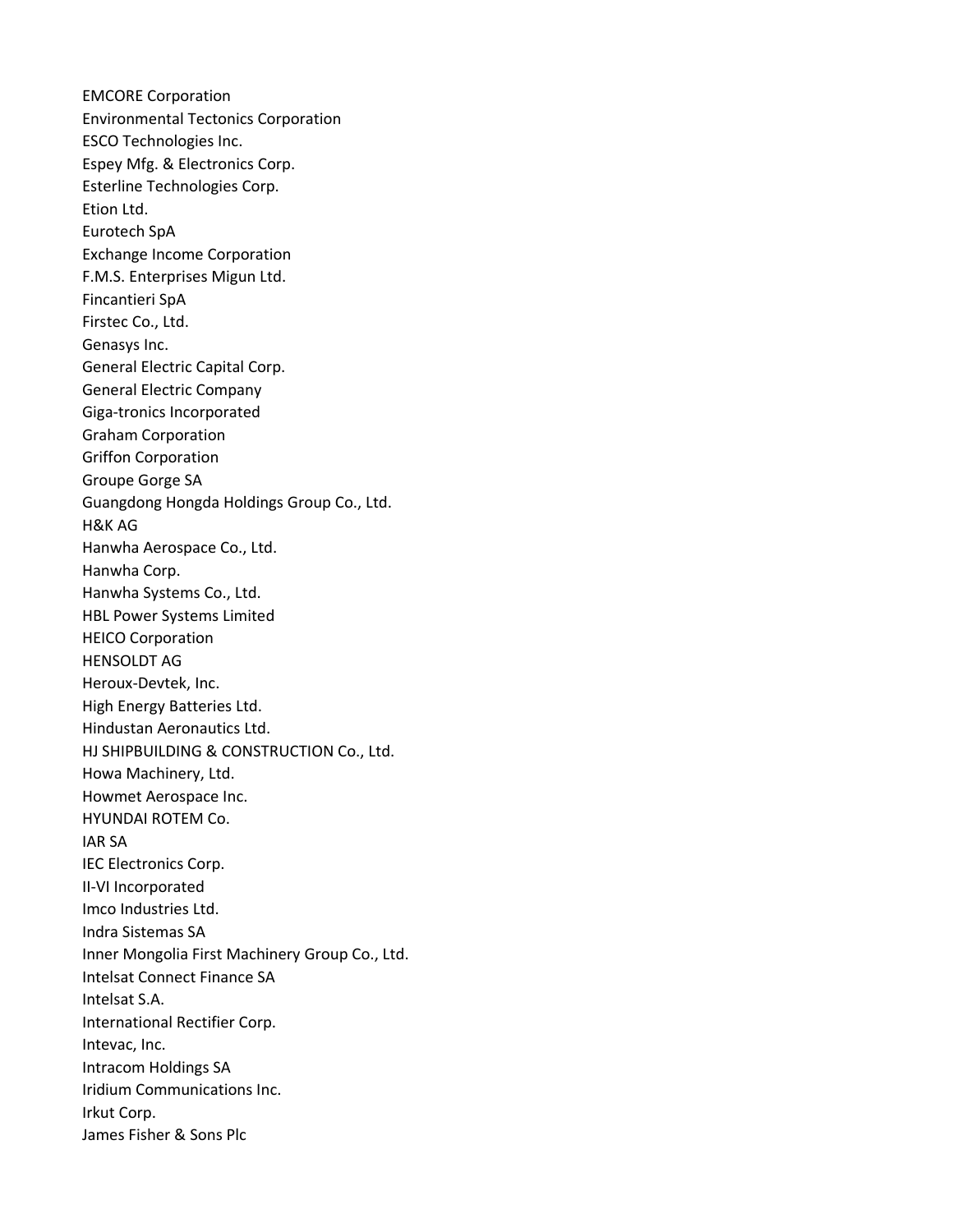Jenoptik AG Jiangsu Yinhe Electronics Co., Ltd. Jiangxi Hongdu Aviation Industry Co., Ltd. Jihua Group Corp. Ltd. Kaiser Aluminum Corporation Kaman Corporation Kawasaki Heavy Industries, Ltd. Kaydon Corp. Kirov Mayak Plant OAO Kitron ASA Kongsberg Gruppen ASA Kopin Corporation Korea Aerospace Industries Ltd. Kurgan Machine Building Plant OJSC LMI Aerospace, Inc. Lubawa SA Machine Building Plant Arsenal OJSC MACOM Technology Solutions Holdings, Inc. Magellan Aerospace Corporation ManTech International Corporation Mayville Engineering Company, Inc. Meggitt Plc Melrose Industries Plc Mercury Systems, Inc. Mikros Systems Corporation MilDef Group AB Miroku Corp. Mishra Dhatu Nigam Ltd. Mitsubishi Heavy Industries, Ltd. MKS INSTRUMENTS, INC. Motor Sich JSC MS International plc MTI Wireless Edge Ltd. MTU Aero Engines AG National Presto Industries, Inc. NC Kazakhstan Engineering JSC Nizhegorodsky Machine Building Plant PSC NN, Inc. NOF Corp. North Navigation Control Technology Co., Ltd. Oceaneering International, Inc. OHB SE Olin Corporation Optex Systems Holdings, Inc. Orbit International Corp. Orbit Technologies Ltd. Orbital Corporation Limited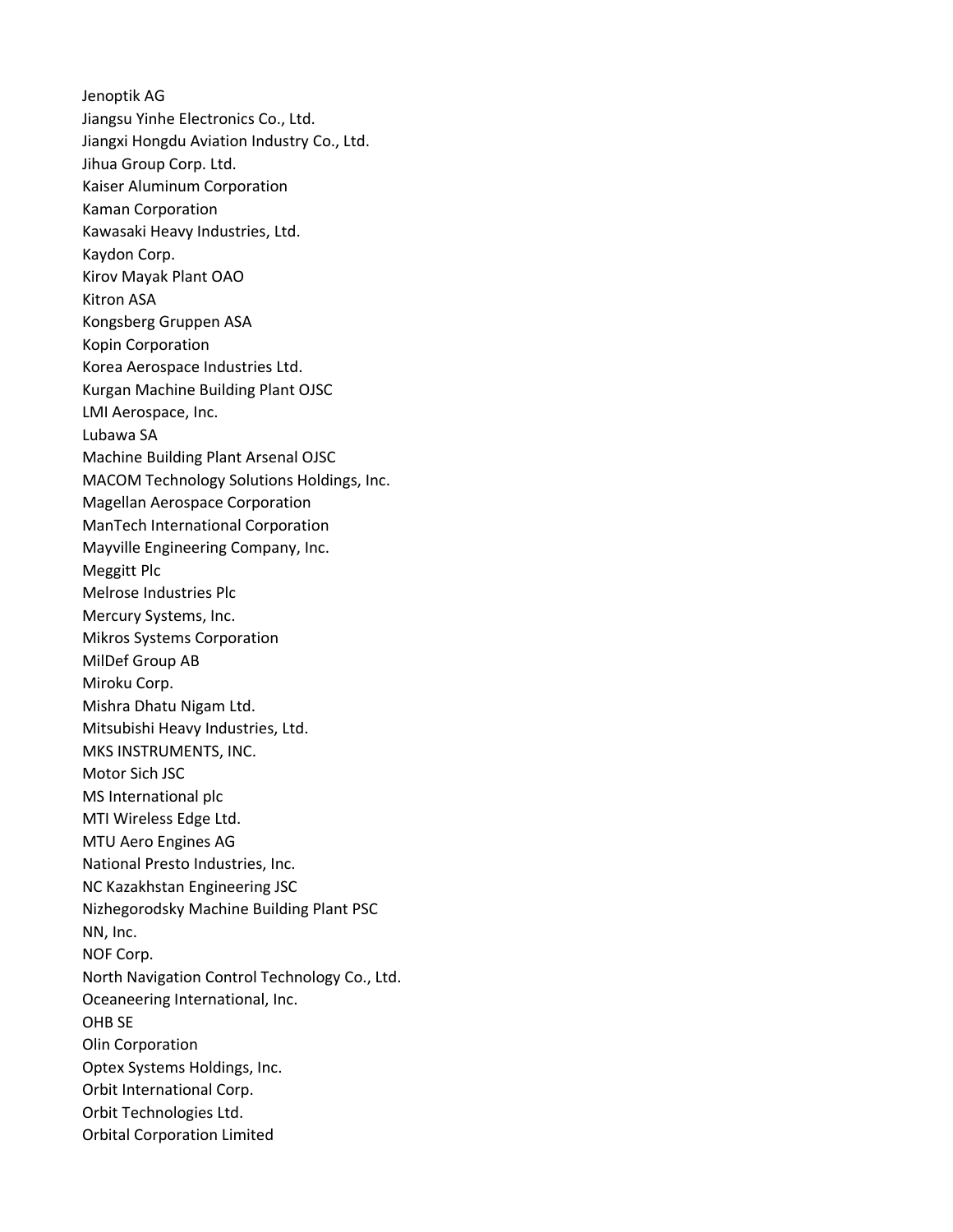Orbital Sciences Corp. Oshkosh Corporation Otokar Otomotiv ve Savunma Sanayi AS PAE, Inc. Palantir Technologies, Inc. PAR Technology Corporation Park Aerospace Corp. Parker-Hannifin Corporation Precision Castparts Corp. Prevas AB PyroGenesis Canada Inc. QinetiQ Group plc Qorvo, Inc. Quickstep Holdings Limited Rada Electronic Industries Ltd. RBC Bearings Incorporated Reliance Naval and Engineering Limited Reunert Ltd. Rheinmetall AG Ricardo plc Rolta Americas LLC Rolta India Limited Rolta LLC Romaero SA Rostov Helicopter Production Complex Rostvertol PJSC RSL Electronics Ltd. RUBICON TECHNOLOGY, INC. Saab AB Sanmina Corporation Senior Plc SIFCO Industries, Inc. Sinfonia Technology Co., Ltd. Singapore Technologies Engineering Ltd. Smith & Wesson Brands, Inc. Smiths Group Plc SOLiD, Inc. Solitron Devices, Inc. Sportsman's Warehouse Holdings, Inc. Starburst Holdings Ltd. Sturm, Ruger & Company, Inc. STX Engine Co., Ltd. Sypris Solutions, Inc. Taneja Aerospace & Aviation Ltd. TAT Technologies Ltd. Taurus Armas SA Techpribor PJSC TeleCommunication Systems, Inc.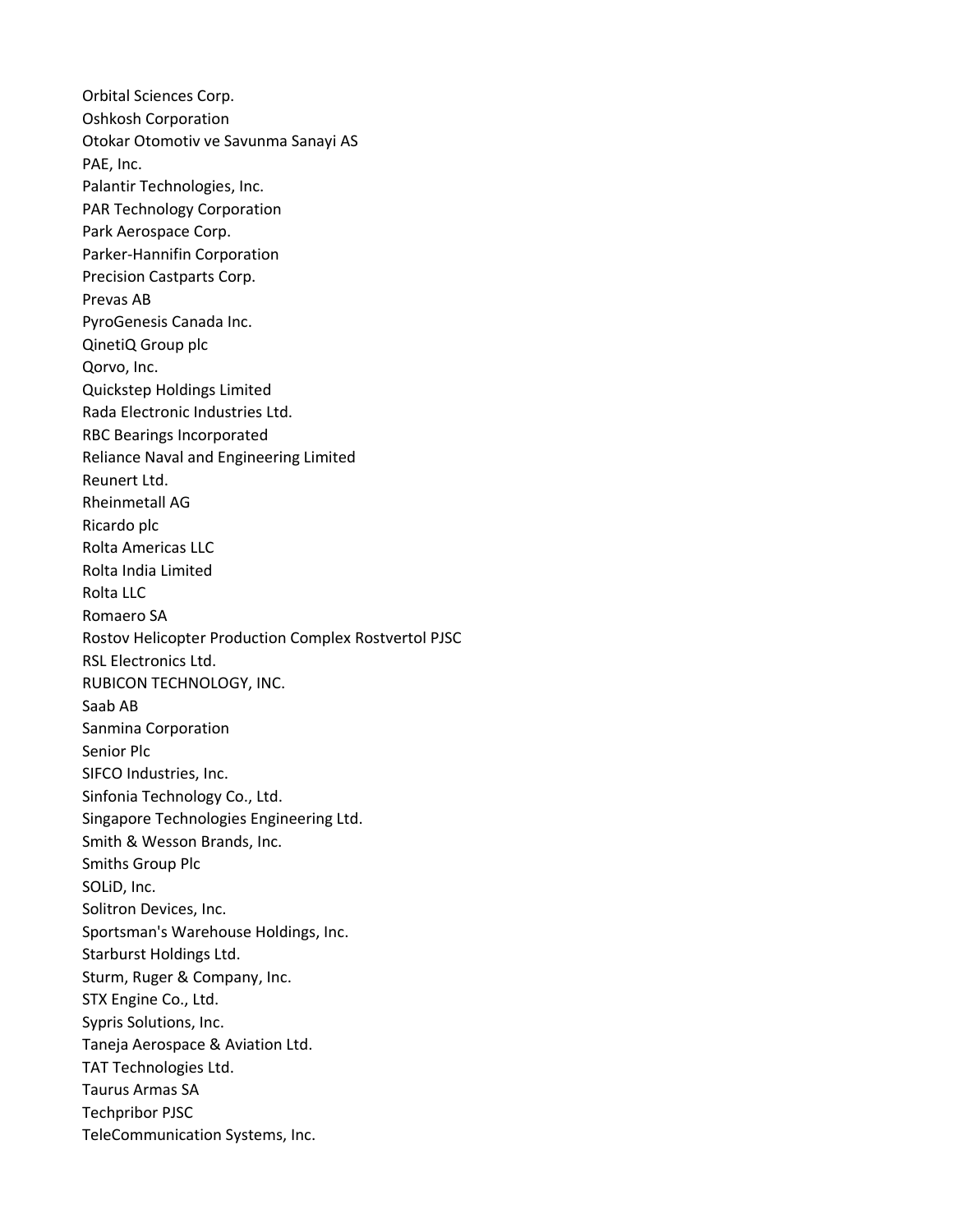Teledyne Technologies Incorporated Tel-Instrument Electronics Corp. Telos Corporation The Dewey Electronics Corp. The KEYW Holding Corporation thyssenkrupp AG ThyssenKrupp Finance Nederland BV TianJin 712 Communication & Broadcasting Co., Ltd. TOKYO KEIKI INC. TransDigm Group Incorporated TransDigm, Inc. Triumph Group, Inc. TT Electronics plc TTM Technologies, Inc. Tula Gun Factory JSC Tulamashzavod OJSC Tupolev PJSC Turbomecanica SA Ultralife Corporation United Aircraft Corp. PJSC UQM Technologies, Inc. V. A. Degtyarev Plant OJSC Vectrus, Inc. Verney-Carron SA VIASAT, INC. Vicor Corporation Victek Co., Ltd. Video Display Corp. VirTra, Inc. Vista Outdoor, Inc. VSE Corporation Weihai Guangwei Composites Co., Ltd. Woodward, Inc. Wuhan Guide Infrared Co., Ltd. XTEK Limited Zen Technologies Ltd. 22nd Century Group, Inc. Al-Eqbal Co. for Investment Plc Altria Group, Inc. Arcis Resources Corp. B.A.T. Capital Corp. B.A.T. International Finance Plc BADECO ADRIA dd Bellatora, Inc. British American Tobacco Australiasia Ltd. British American Tobacco Bangladesh Co. British American Tobacco Chile Operaciones SA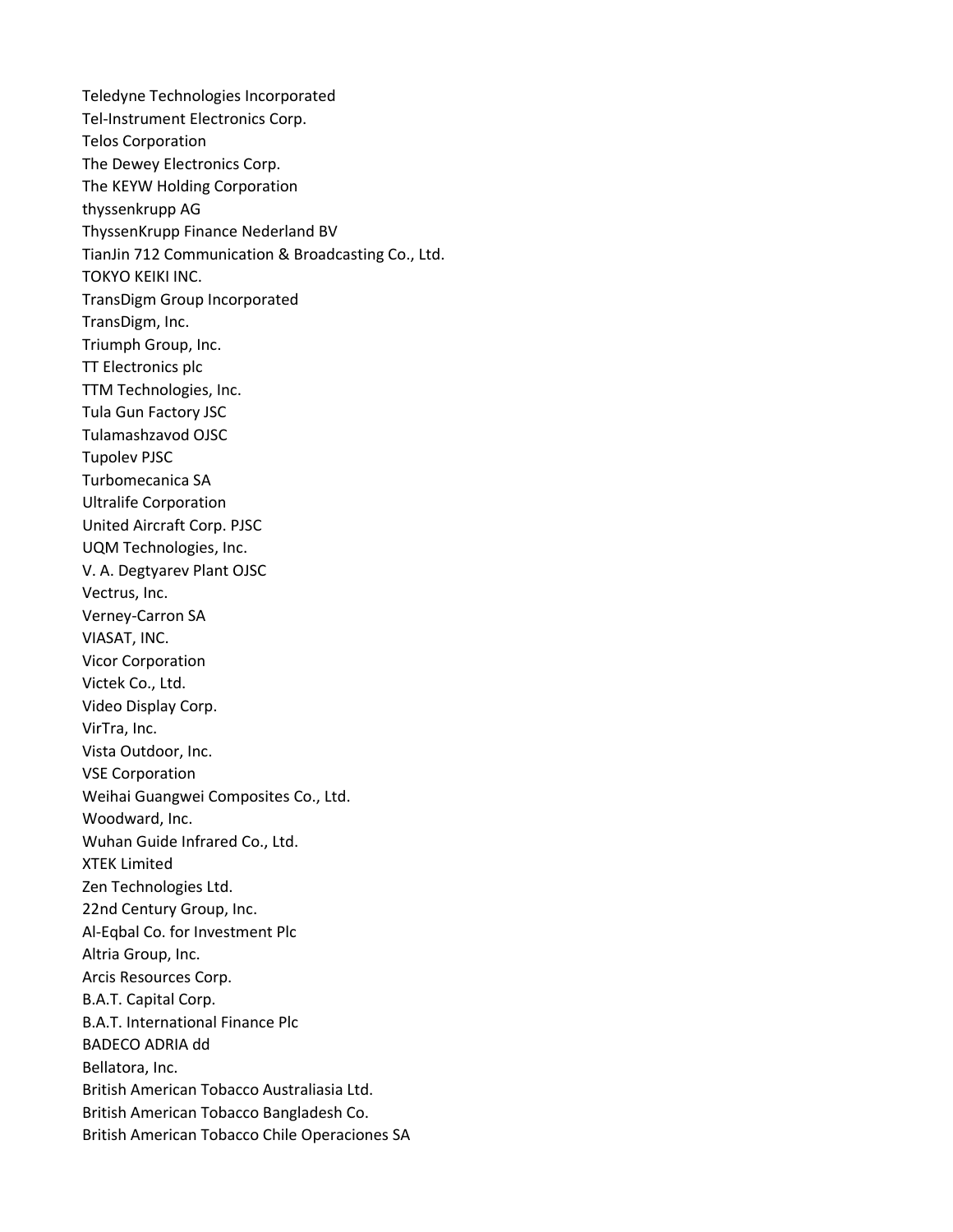British American Tobacco Co. Ltd. British American Tobacco Holdings (The Netherlands) BV British American Tobacco Kenya Ltd. British American Tobacco Malaysia Bhd. British American Tobacco Peru Holdings Ltd. British American Tobacco plc British American Tobacco Uganda Ltd. British American Tobacco Zambia PLC British American Tobacco Zimbabwe Ltd. Bulgartabac Holding AD Ceylon Tobacco Company Plc Coka Duvanska Industrija AD CTO Public Co. Ltd. Dupnitsa-Tabak AD Duvanska Industrija AD Bujanovac Duvanski Kombinat ad Podgorica Eastern Co. (Egypt) Fabrika duvana Banja Luka AD Gallaher Group Plc Gemini Group Global Corp. Godfrey Phillips India Ltd. Golden Tobacco Ltd. Gotse Delchev Tabac AD Harrys Manufacturing, Inc. Hrvatski Duhani dd Imperial Brands Finance Netherlands BV Imperial Brands Finance Plc Imperial Brands Plc ITC Limited Japan Tobacco Inc. Jerusalem Cigarette Co. Ltd. JT International Financial Services BV Karelia Tobacco Co., Inc. Khyber Tobacco Co. Ltd. Kimree, Inc. KT&G Corp. LT Group, Inc. Ngan Son JSC Nikotiana BT Holding AD NTC Industries Ltd. Old Holdco, Inc. Pakistan Tobacco Co. Ltd. Pazardzhik BTM AD Philip Morris (Pakistan) Ltd. Philip Morris CR as Philip Morris International Inc. Philip Morris Operations ad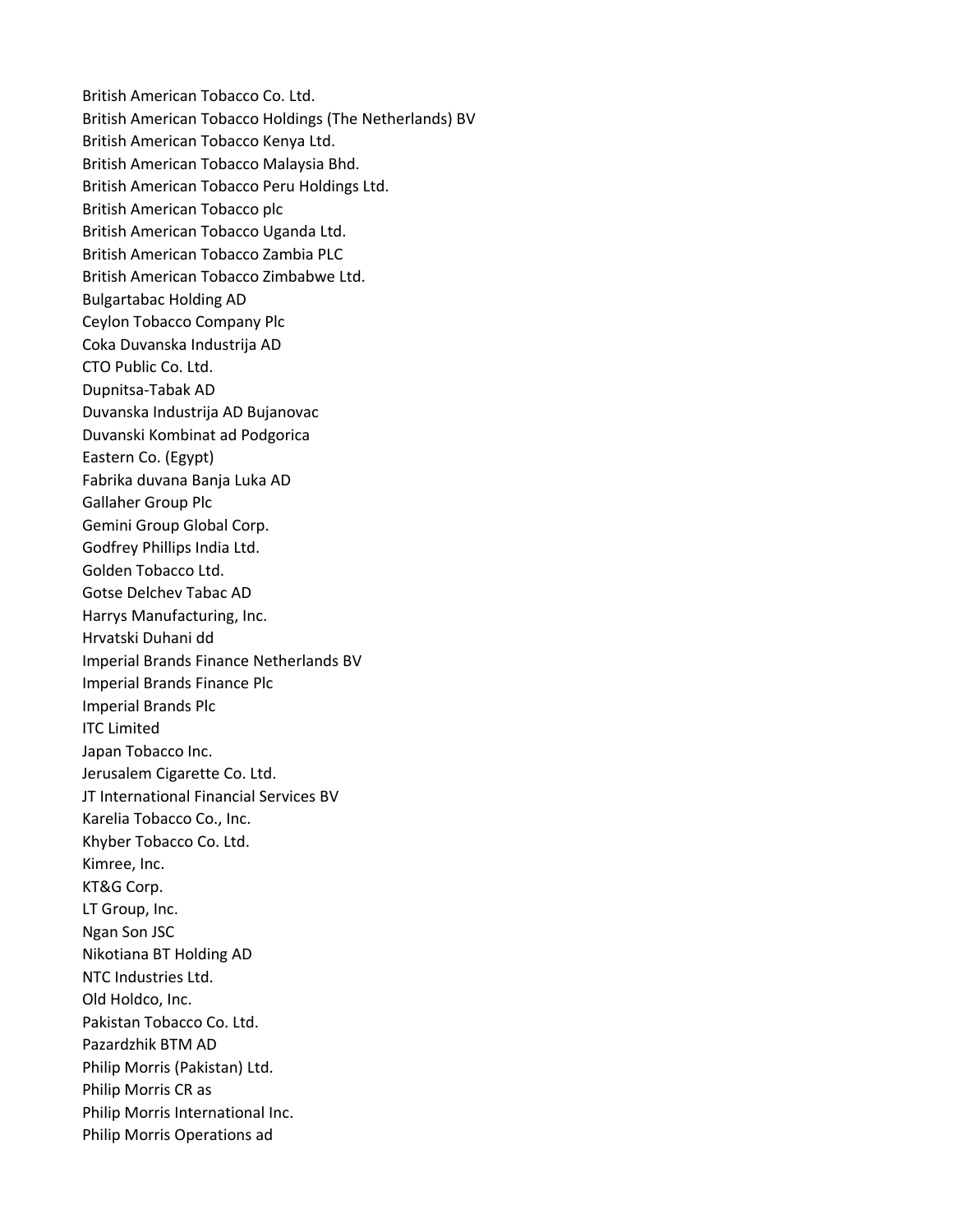Press Corporation Plc PT BAT Indonesia PT Bentoel International Investama Tbk PT Gudang Garam Tbk PT Hanjaya Mandala Sampoerna Tbk PT Wismilak Inti Makmur Tbk Reinet Investments SCA Reynolds American, Inc. RLX Technology, Inc. Rothmans Industries Pte Ltd. Scandinavian Tobacco Group A/S Schweitzer-Mauduit International, Inc. Shanghai Industrial Holdings Limited Shanghai Shunho New Materials Technology Co., Ltd. Shantou Dongfeng Printing Co., Ltd. Shenzhen Jinjia Group Co., Ltd. Shumen Tabac AD Sila Holding AD Sinnar Bidi Udyog Ltd. SITAB Slantse Stara Zagora Tabac AD Smoore International Holdings Ltd. Starfleet Innotech, Inc. Strumica Tabak AD Swan Group of Cos., Inc. Swedish Match Ab Tanzania Cigarette Co. Ltd. TSL Ltd. Turning Point Brands, Inc. Tutunski Kombinat AD Prilep Union Investment Corp. Union Tobacco & Cigarette Industries Co. Universal Corporation Vector Group Ltd. Veles Tabak AD VST Industries Limited Wee-Cig International Corp. West Indian Tobacco Co. Ltd. Adani Enterprises Limited AETHON UN/AETHIN UN FIN African Rainbow Minerals Ltd. Agritrade Resources Limited Alliance Holdings GP LP Alliance Resource Operating Partners LP Alliance Resource Partners LP Alpha Metallurgical Resources, Inc. Altius Minerals Corporation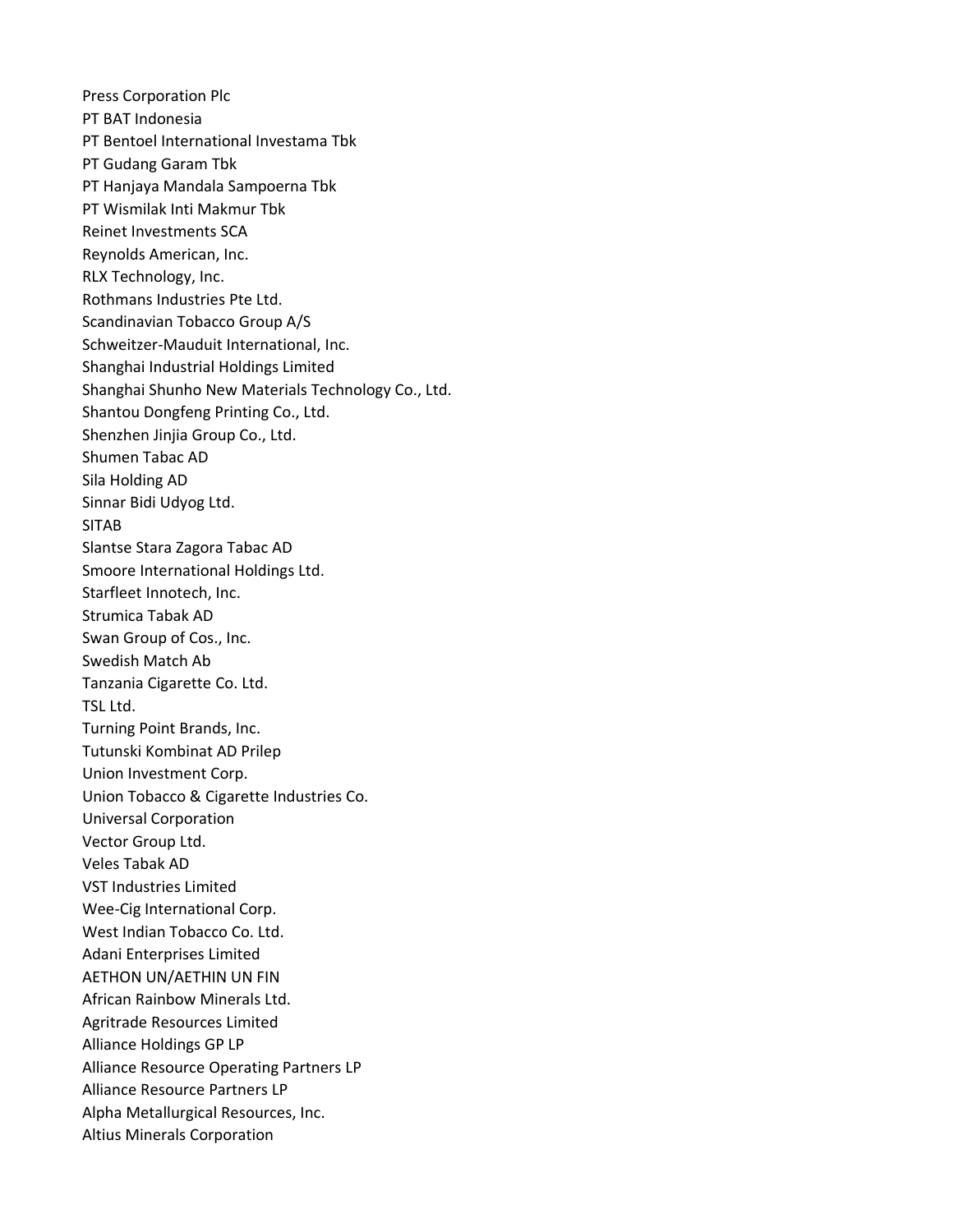American Electric Power Company, Inc. Ampol Limited Anglo Pacific Group Plc Anhui Hengyuan Coal Industry & Electricity Power Co., Ltd. ANTERO RESOURCES CORP APA Corp. APA Group APACHE CORP Arch Resources, Inc. Arrow Exploration Corp. ASCENT RESOURCES/ARU FIN ATHABASCA OIL CORP Athabasca Oil Corporation Bathurst Resources Limited Baytex Energy Corp. Beijing Haohua Energy Resource Co., Ltd. BERRY PETROLEUM CO LLC Bharat Petroleum Corporation Limited Bisichi Plc Black Hills Corporation BlackPearl Resources, Inc. Brickworks Ltd. Bumi Investment Pte Ltd. CALIFORNIA RESOURCES CRP CALLON PETROLEUM Canadian Natural Resources Limited Cenovus Energy Inc. CENTENNIAL RESOURCE PROD CHESAPEAKE ENERGY CORP Chevron Corporation China Coal Energy Company Limited China Coal Xinji Energy Co., Ltd. China Huadian Corp., Ltd. China Huadian Overseas Development 2018 Ltd. China Huadian Overseas Development Management Co., Ltd. China Petroleum & Chemical Corporation China Qinfa Group Ltd. China Resources Power Holdings Co. Ltd. China Shenhua Energy Company Limited China Shenhua Overseas Capital Co., Ltd. Chubu Electric Power Co., Inc. CIVITAS RESOURCES INC CK Infrastructure Holdings Limited Cloud Peak Energy Inc. Cloud Peak Energy Resources LLC CNOOC Curtis Funding No. 1 Pty Ltd. CNOOC Finance (2003) Ltd.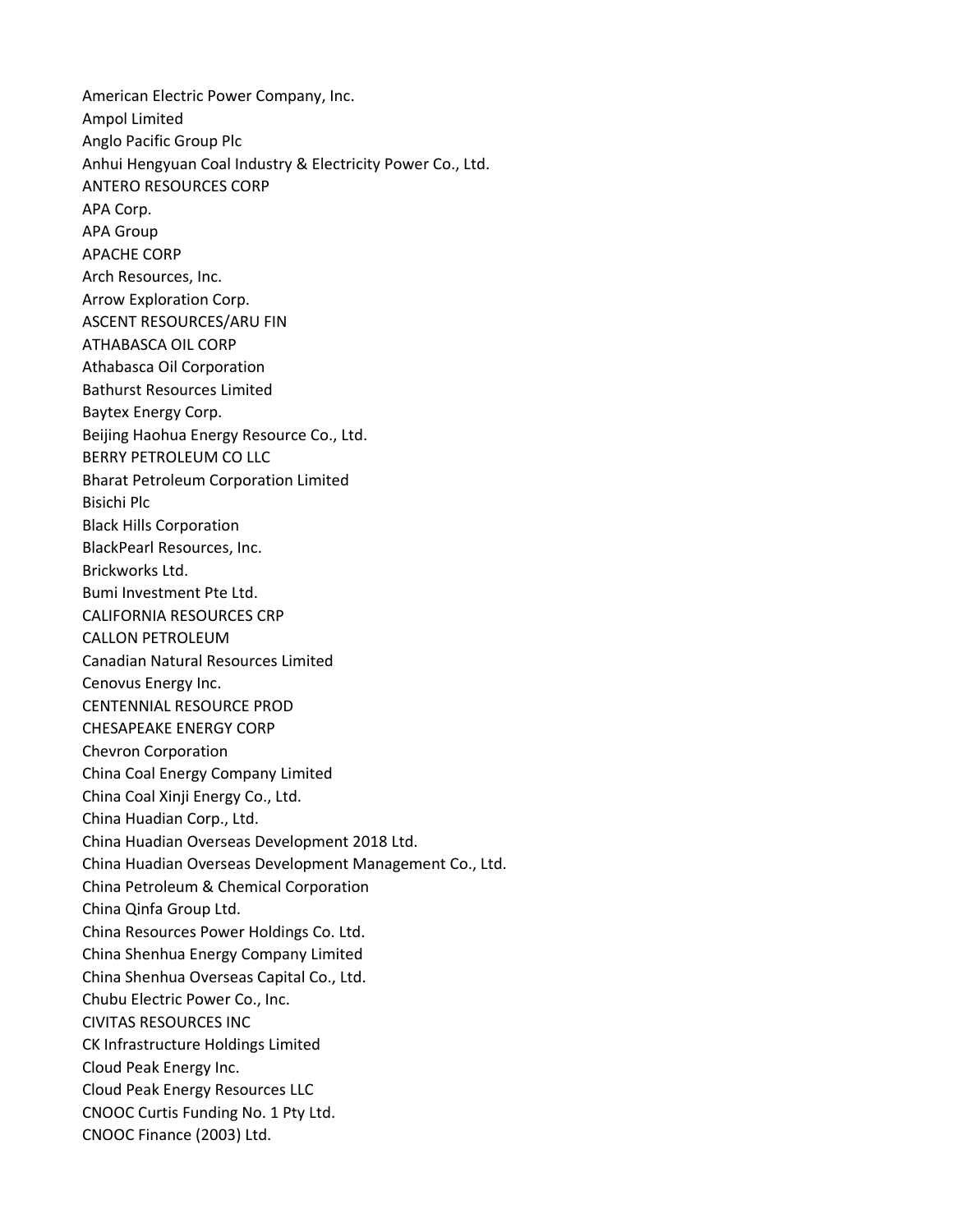CNOOC Finance (2011) Ltd. CNOOC Finance (2012) Ltd. CNOOC Finance (2013) Ltd. CNOOC Finance (2014) ULC Cnooc Finance (2015) Australia Pty Ltd. CNOOC Finance (2015) U.S.A. LLC CNOOC Limited CNX RESOURCES CORP Coal Energy SA Coal India Ltd. COLGATE ENERGY PARTNERS COMSTOCK RESOURCES INC Concho Resources Inc. Conoco Funding Co. ConocoPhillips ConocoPhillips Australia Funding Co. ConocoPhillips Canada Funding Co. I ConocoPhillips Canada Funding Co. II CONSOL Energy Inc. CONTINENTAL RESOURCES Coronado Global Resources, Inc. CROWNROCK LP/CROWNROCK F Devon Energy Corporation Devon Financing Corp. ULC Diamondback Energy, Inc. DMCI Holdings, Inc. Ecopetrol SA Electric Power Development Co., Ltd. ENCINO ACQUISITION PARTN ENDEAVOR ENERGY RESOURCE ENERGY VEN/ENVEN FIN EOG Resources, Inc. EQT CORP Equinor ASA Eterna Capital Pte Ltd. Evraz plc Exxaro Resources Ltd. Feishang Anthracite Resources Ltd. Foresight Energy LLC Foresight Energy LP Formosa Petrochemical Corp. Freehold Royalties Ltd. Gansu Jingyuan Coal Industry & Electricity Power Co., Ltd. Gaz Capital SA Gaz Finance Plc Gazprom Neft PJSC Gazprom PJSC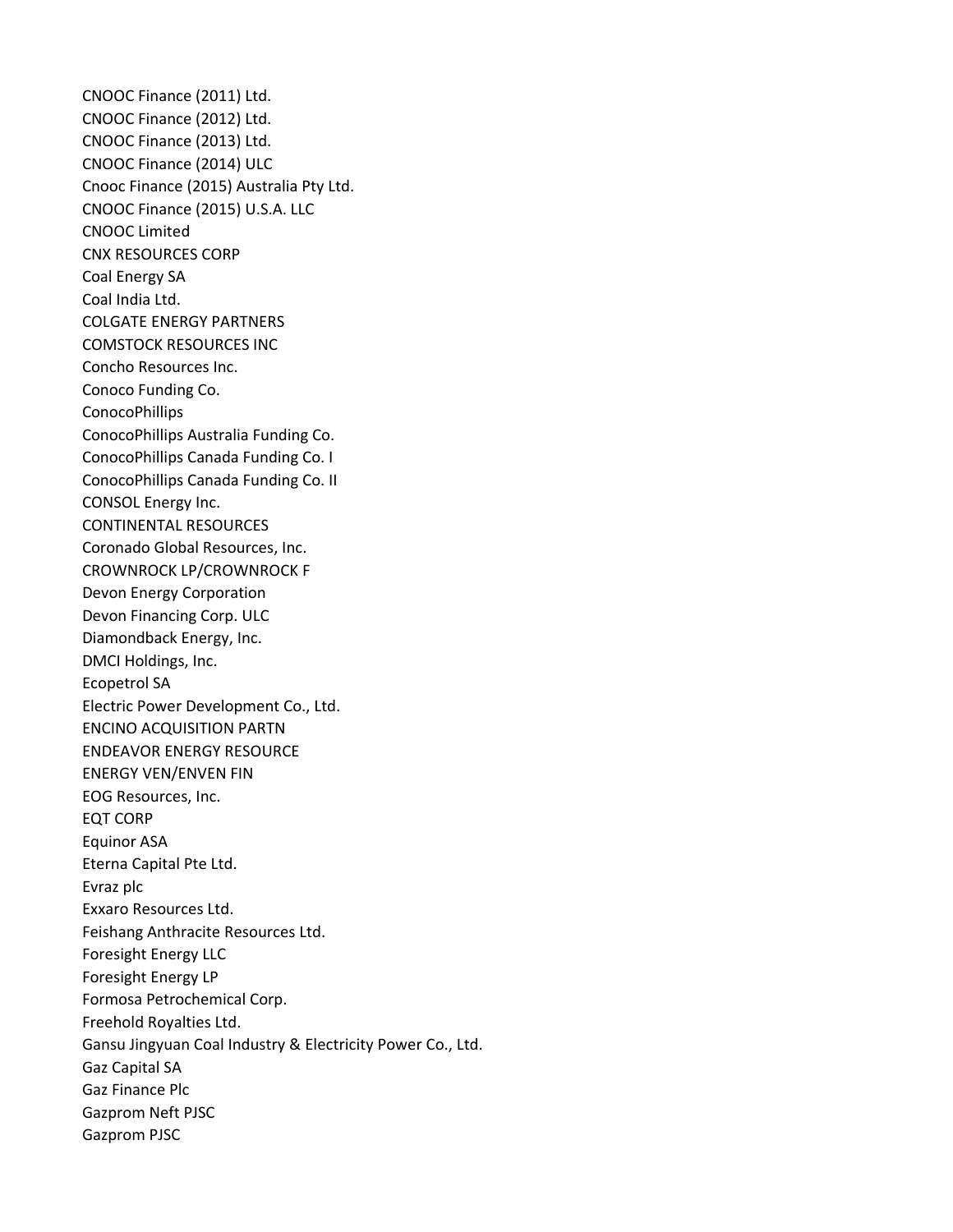GMR Infrastructure Limited GPN Capital SA GREAT WST PTRLM/GRT FNCE Guanghui Energy Co., Ltd. Guizhou Panjiang Refined Coal Co., Ltd. Gujarat Mineral Development Corporation Limited Gulf Energy Development Public Co. Ltd. GULFPORT ENERGY OP CORP Hallador Energy Company HARBOUR ENERGY PLC Hargreaves Services plc Harvest Operations Corp. Henan Zhongfu Industrial Co., Ltd. Hess Corporation Hidili Industry International Development Ltd. HILCORP ENERGY I/HILCORP Hosken Consolidated Investments Ltd. Huadian Power International Corp. Ltd. Husky Energy Inc. IDACORP, Inc. Idemitsu Kosan Co., Ltd. Imperial Oil Limited INDEPENDENCE ENERGY FIN Indika Energy Capital II Pte Ltd. Indika Energy Capital III Pte Ltd. Indo Energy Finance BV Indo Energy Finance II BV Indo Integrated Energy II BV Inner Mongolia Dian Tou Energy Corp. Ltd. Inner Mongolia Mengdian Huaneng Thermal Power Corp. Ltd. Inner Mongolia Yitai Coal Co., Ltd. Inner Mongolia Yuan Xing Energy Co., Ltd. INPEX Corp. ITHACA ENERGY NORTH Jaiprakash Power Ventures Limited Japan Petroleum Exploration Co., Ltd. Jastrzebska Spolka Weglowa SA Jindal Steel & Power Ltd. Jinneng Holding Shanxi Coal Industry Co., Ltd. Jizhong Energy Resources Co., Ltd. Kobe Steel, Ltd. Kuzbasskaya Toplivnaya Kompaniya PJSC KyungDong Invest Co., Ltd. Kyushu Electric Power Co., Inc. LAREDO PETROLEUM INC Lubelski Wegiel BOGDANKA SA LUKOIL International Finance BV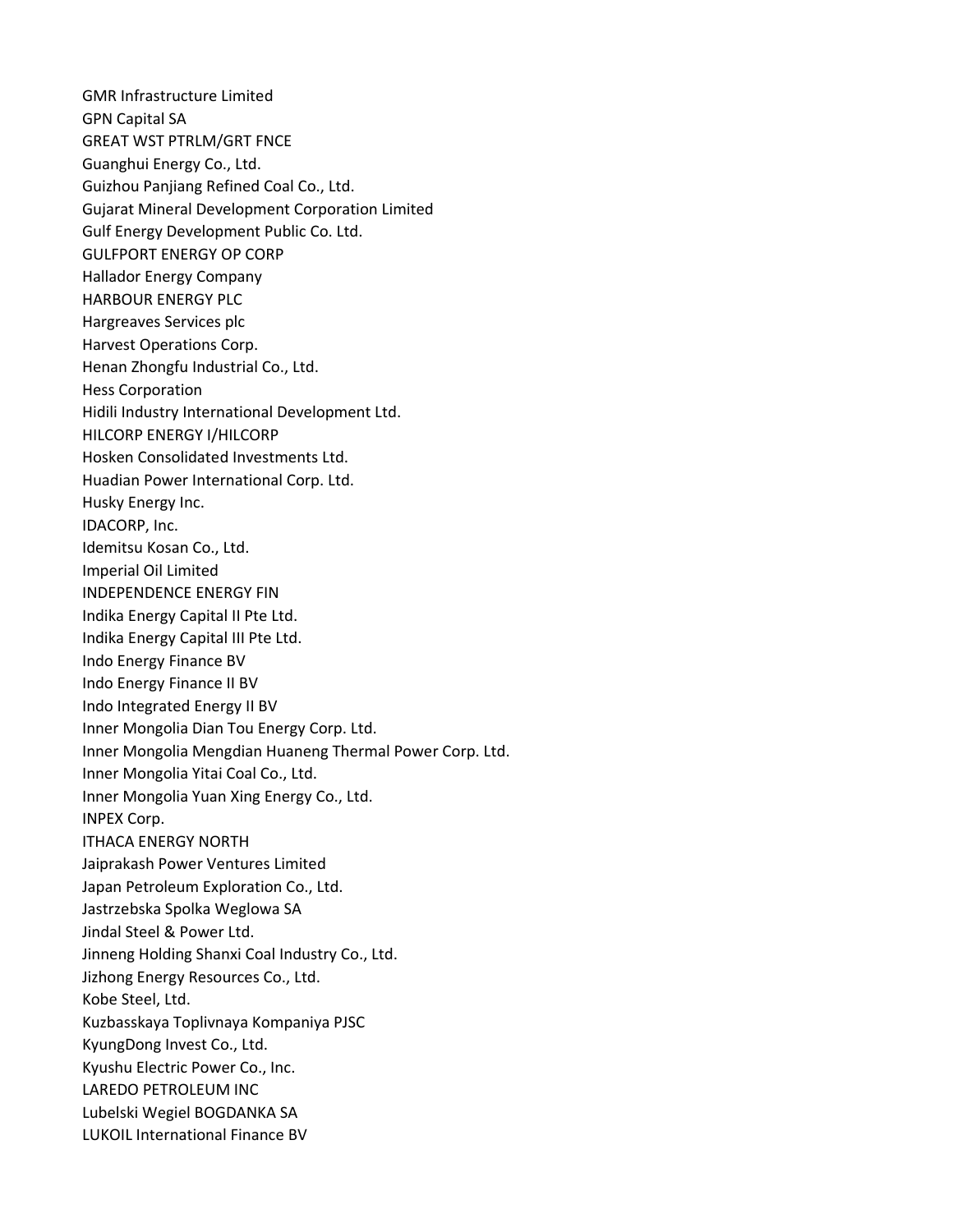Lundin Energy AB MAGNOLIA OIL GAS/MAG FIN Marathon Oil Corporation Marubeni Corp. MATADOR RESOURCES CO MC Mining Limited MEG Energy Corp. Mercator Limited Mitsui Matsushima Holdings Co., Ltd. Mongolia Energy Corporation Limited MOSS CREEK RESOURCES HLD MURPHY OIL CORP Murray Energy Corporation NACCO Industries, Inc. Natural Resource Partners LP NEPTUNE ENERGY BONDCO Neste Corp. New Hope Corporation Limited New World Resources plc Noble Energy, Inc. NORTHERN OIL AND GAS INC Novatek Finance DAC NOVATEK JSC OASIS PETROLEUM INC OGE Energy Corp. Oil & Natural Gas Corp. Ltd. Oil Co. LUKOIL PJSC Oil Search Ltd. Old ANR LLC OMV AG OMV Petrom SA Ovintiv Canada ULC Ovintiv Exploration, Inc. Ovintiv, Inc. PAR PETRO LLC / FIN CORP Park Elektrik Uretim Madencilik Sanayi ve Ticaret AS PC Financial Partnership PDC ENERGY INC Peabody Energy Corporation Pengrowth Energy Corporation PENN VIRGINIA HOLDING LL Perennial Energy Holdings Ltd. Petmin Ltd. Petrobras Global Finance BV Petrobras International Finance Co. PetroChina Company Limited Petroleo Brasileiro SA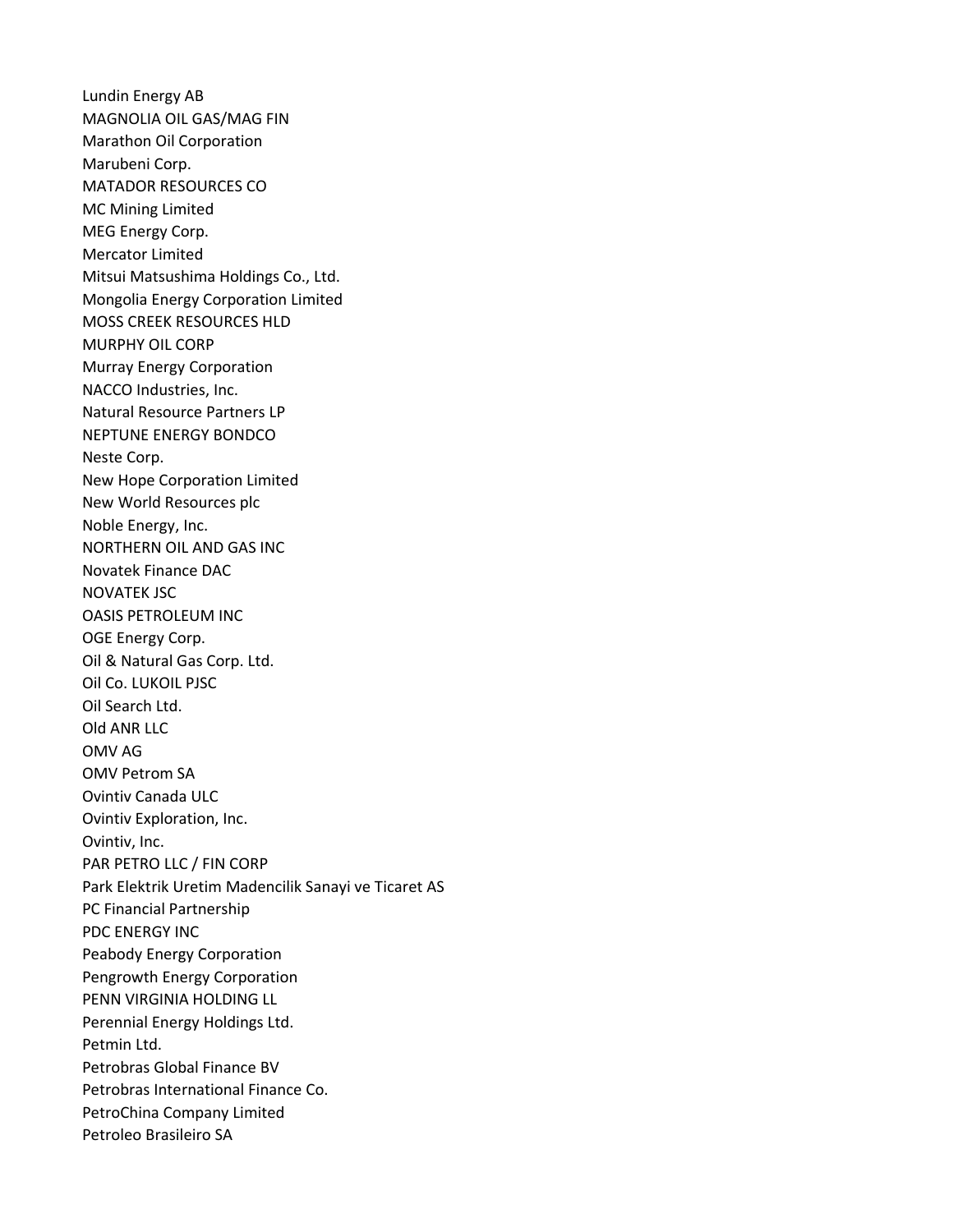Petroteq Energy, Inc. PGE Polska Grupa Energetyczna SA Pingdingshan Tianan Coal Mining Co., Ltd. Pioneer Natural Resources Company Portland General Electric Company Power Assets Holdings Limited PPL Capital Funding, Inc. PPL Corporation PT ABM Investama Tbk PT Adaro Energy Indonesia Tbk PT Adaro Indonesia PT Alfa Energi Investama Tbk PT Bayan Resources Tbk PT Berau Coal Energy PT Bukit Asam Tbk PT Bumi Resources Tbk PT Dian Swastatika Sentosa Tbk PT Golden Eagle Energy TBK PT Golden Energy Mines TBK PT Harum Energy Tbk PT Indika Energy Tbk PT Indo Tambangraya Megah Tbk PT Indonesia Asahan Aluminium (Persero) PT Trada Alam Minera Tbk PT United Tractors Tbk PTT Public Co., Ltd. RANGE RESOURCES CORP Reliance Industries Ltd. Rhino Resource Partners LP ROCKCLIFF ENERGY II LLC Rosneft International Finance Ltd. Sadovaya Group Sakari Resources Ltd. Samruk-Energy JSC Santos Finance Ltd. Santos Limited Sasol Financing International Ltd. Sasol Financing USA LLC Sasol Ltd. Saudi Arabian Oil Co. Saudi Electricity Co. Saudi Electricity Global Sukuk Co. 2 Saudi Electricity Global Sukuk Co. 3 Semirara Mining & Power Corp. Shan Xi Hua Yang Group New Energy Co. Ltd. Shandong Energy Group Co., Ltd. Shanghai Datun Energy Resources Co., Ltd.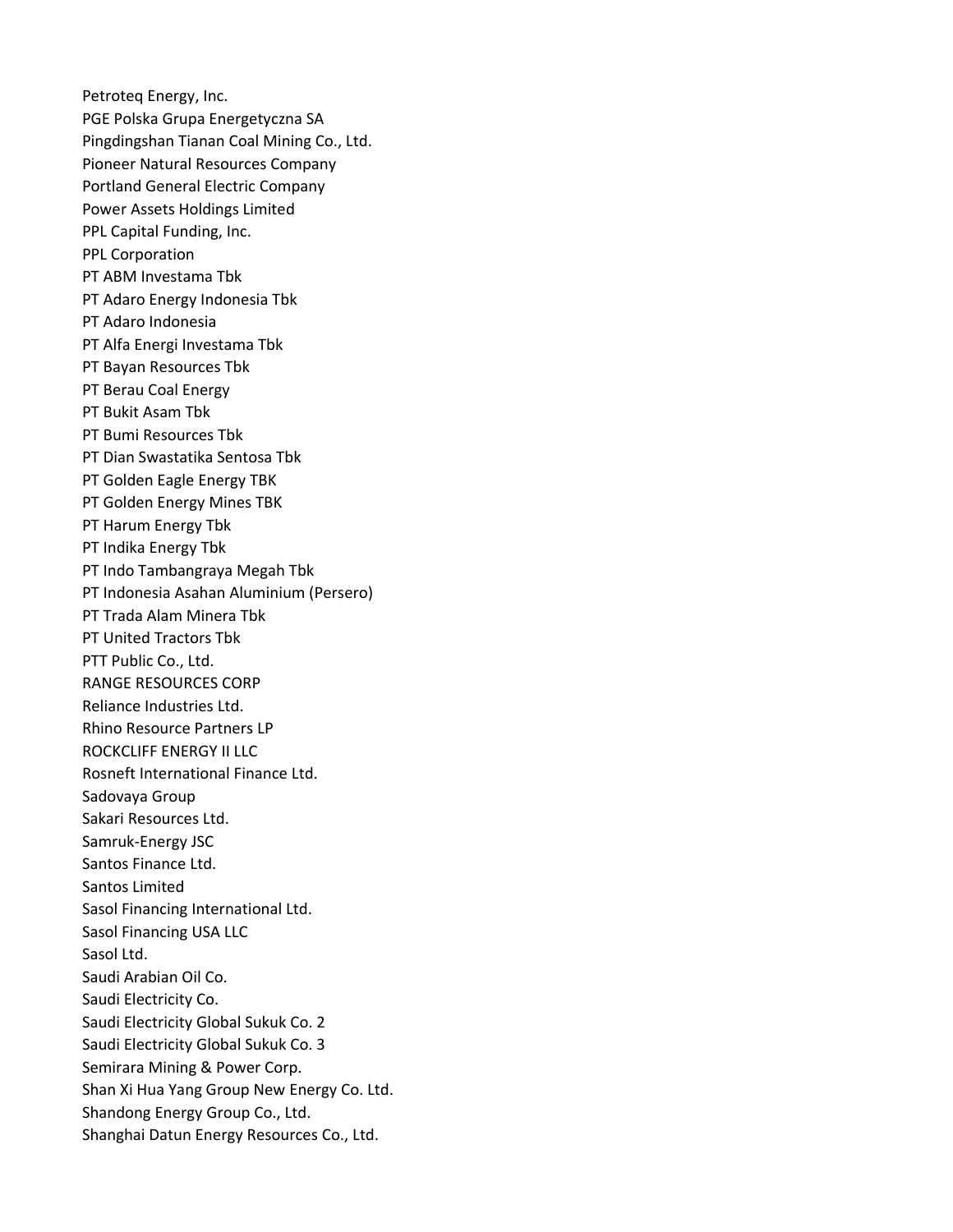Shanxi Coal International Energy Group Co., Ltd. Shanxi Lanhua Sci-Tech Venture Co., Ltd. Shanxi Lu'An Environmental Energy Development Co., Ltd. Shaanxi Coal Industry Co., Ltd. SM ENERGY CO South32 Ltd. Southern Kuzbass Coal Co. PJSC Southgobi Resources Ltd. SOUTHWESTERN ENERGY CO STRATHCONA RESOURCES Strathcona Resources Ltd. Suncor Energy Inc. Sunshine Oilsands Ltd. TALOS PRODUCTION INC TAP ROCK RESOURCES LLC Tatneft PJSC Tebian Electric Apparatus Stock Co., Ltd. TEINE ENERGY LTD Tenaga Nasional Bhd. TerraCom Limited The Chugoku Electric Power Co., Inc. The Lanna Resources Public Co., Ltd. Thungela Resources Ltd. Tiandi Science & Technology Co., Ltd. Tohoku Electric Power Co., Inc. Tokyo Electric Power Co. Holdings, Inc. Valero Energy Corporation VERMILION ENERGY INC Vimetco NV VIPER ENERGY PARTNERS LP W & T OFFSHORE INC Washington H. Soul Pattinson and Company Limited Westmoreland Coal Co. Westmoreland Resource Partners LP Whitehaven Coal Limited Wollongong Coal Limited Woodside Finance Ltd. Woodside Petroleum Ltd. Yancoal Australia Ltd. Yancoal International Resources Development Co., Ltd. Yankuang Energy Group Co., Ltd. Yankuang Group (Cayman) Ltd. Yanzhou Coal Mining Co., Ltd. Zhengzhou Coal Industry & Electric Power Co., Ltd. Hokkaido Electric Power Co Electricity Generating Pcl Huaneng Power Intl Inc-H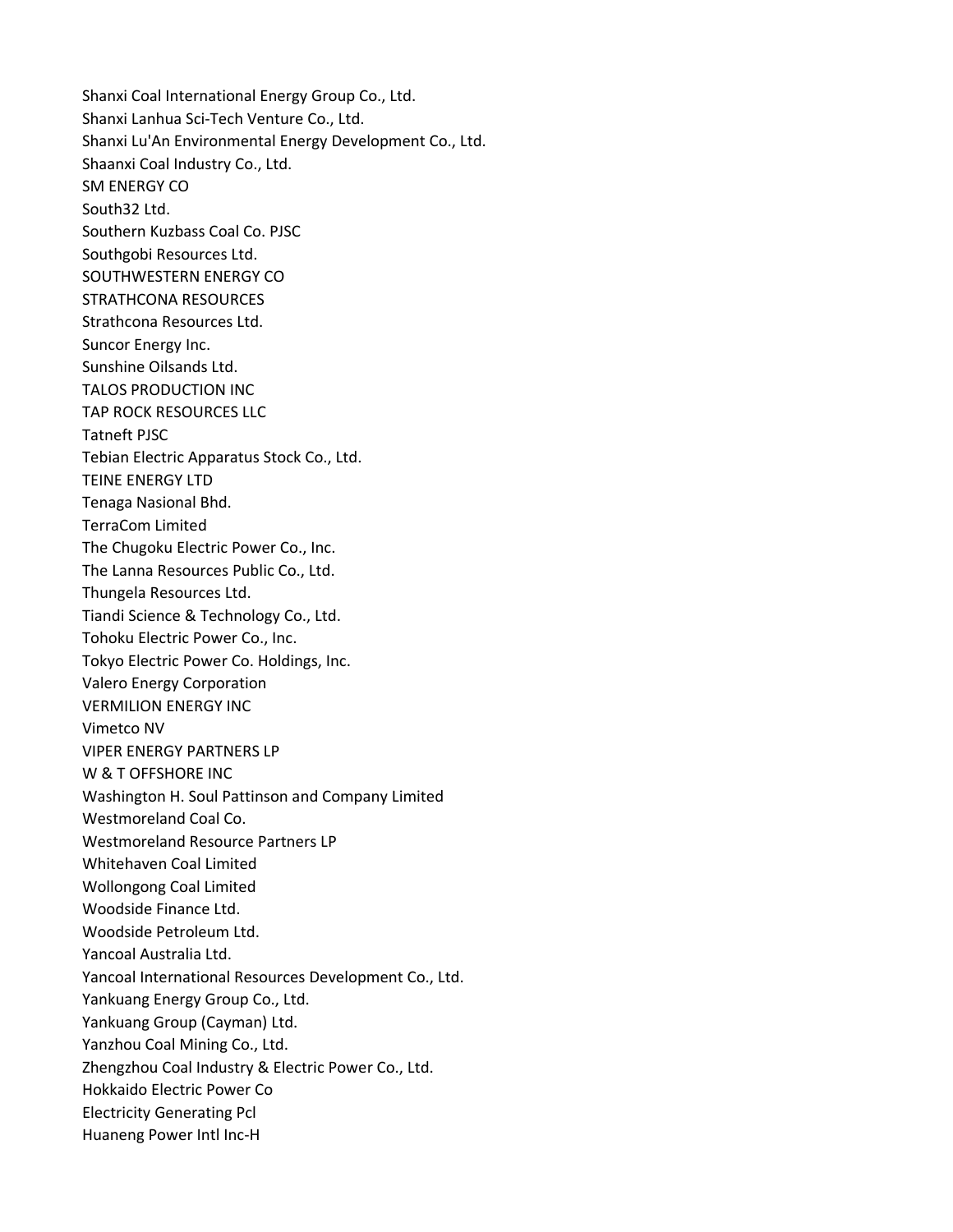Universal Corp/Va Northrop Grumman Corp Reliance Power Ltd Jacobs Engineering Group Inc Shikoku Electric Power Co Philip Morris International Thoresen Thai Agencies Pcl Dte Energy Company Elco Ltd Danya Cebus Ltd Honeys Holdings Co Ltd Shanghai Industrial Hldg Ltd Li Ning Co Ltd Honeywell International Inc Tong Ren Tang Technologies-H Barrick Gold Corp Imperial Oil Ltd Zijin Mining Group Co Ltd-H Washington H. Soul Pattinson Dmci Holdings Inc Bharat Heavy Electricals Japan Tobacco Inc Kt&g Corp Precious Shipping Pcl Petrobras - Petroleo Bras Cesc Ltd Genting Bhd China Shenhua Energy Co-A Formosa Chemicals & Fibre Ijm Corp Bhd Huabao International Holding Electra Ltd China Resources Power Holdin Engie Energia Chile Sa Exxaro Resources Ltd Gujarat Mineral Dev Corp Ltd British American Tobacco Bhd Evergreen Marine Corp Ltd Petrobras - Petroleo Bras-Pr Southern Copper Corp Fluor Corp Alliant Energy Corp Nrg Energy Inc Vedanta Ltd Lockheed Martin Corp Allete Inc VECTOR GROUP LTD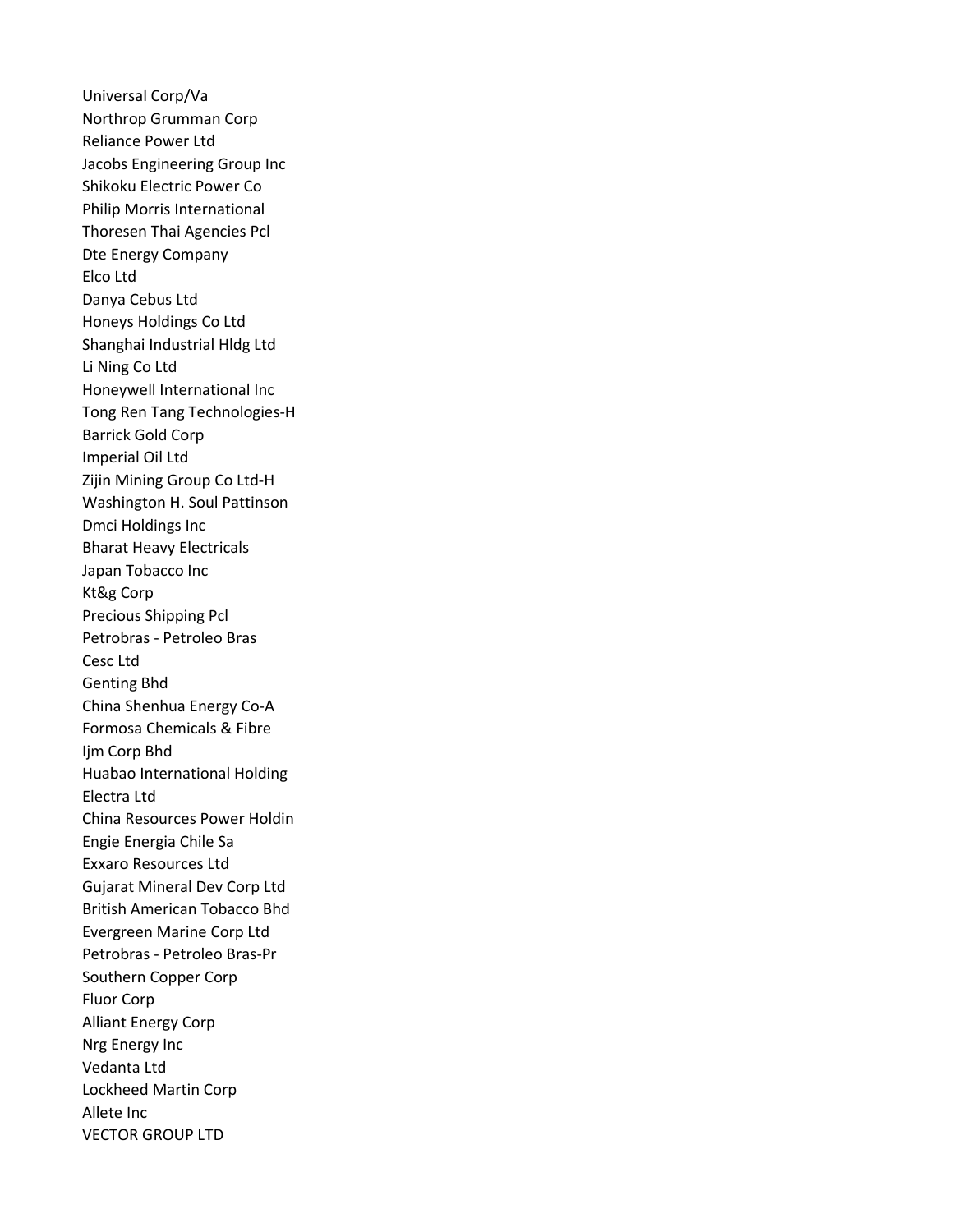Schweitzer-Mauduit Intl Inc Wec Energy Group Inc Elswedy Electric Co Page Industries Ltd Korea Line Corp New Hope Corp Ltd Xcel Energy Inc Ta Ann Holdings Berhad Lu Thai Textile Co Ltd - A Otter Tail Corp Aes Corp Korea Electric Power Corp Yunnan Baiyao Group Co Ltd-A Wtk Holdings Berhad Yankuang Energy Group Co-A Ntpc Ltd Duke Energy Corp Oil & Natural Gas Corp Ltd Shikun & Binui Ltd Grand Pharmaceutical Group L Hokuriku Electric Power Co Chugoku Electric Power Co Poongsan Corp Reliance Infrastructure Ltd Firstenergy Corp Gudang Garam Tbk Pt Grupo Mexico Sab De Cv-Ser B Sasol Ltd Sdic Power Holdings Co Ltd-A American Electric Power P G & E Corp Canadian Natural Resources China Power International Rwe Ag Clp Holdings Ltd Idacorp Inc China Coal Energy Co-A Aes Andes Sa Huadian Energy Co Ltd -A Huadian Power Intl Corp-A Zte Corp-A Bayer Ag-Reg Suncor Energy Inc Capital Power Corp Centrais Eletricas Brasilier Tata Power Co Ltd Okinawa Electric Power Co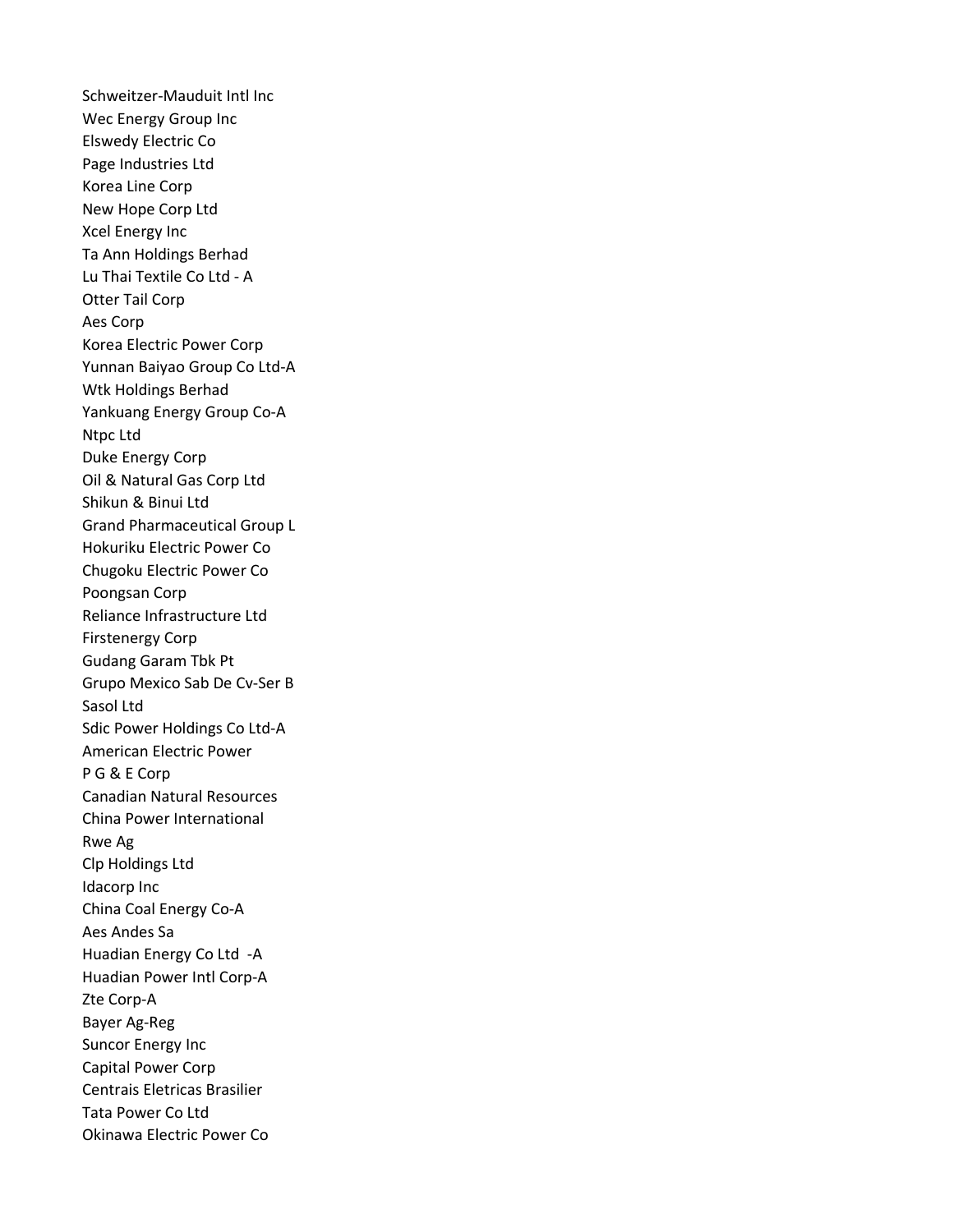Tokyo Electric Power Company Aerojet Rocketdyne Holdings Mge Energy Inc Tenaga Nasional Bhd Volcan Cia Minera Saa-Cmn A Formosa Taffeta Co. Posco International Corp Eneva Sa Geo Group Inc/The Ameren Corporation Pnm Resources Inc Mmc Norilsk Nickel Pjsc Whitehaven Coal Ltd Agl Energy Ltd Mivne Real Estate Kd Ltd Electric Power Development C Zijin Mining Group Co Ltd-A Aboitiz Power Corp Evergy Inc Altria Group Inc Textron Inc China Traditional Chinese Me Guangdong Elec Power Dev-A Freeport-Mcmoran Inc Bhp Group Ltd Peabody Energy Corp Boeing Co Emera Inc Posco Holdings Inc -Spon Adr Transalta Corp CEZ AS Itc Ltd Cenovus Energy Inc Bwx Technologies Inc Elbit Systems Ltd Coal India Ltd HUNTINGTON INGALLS INDUSTRIE Jastrzebska Spolka Weglowa S Glencore Plc Zuari Agro Chemicals Ltd Inner Mongolia Yitai Coal -H Halcyon Agri Corp Ltd Beijing Tong Ren Tang Chines Hk Electric Investments -Ss ASHTROM GROUP LTD DATANG INTL POWER GEN CO-A SHAPIR ENGINEERING AND INDUS